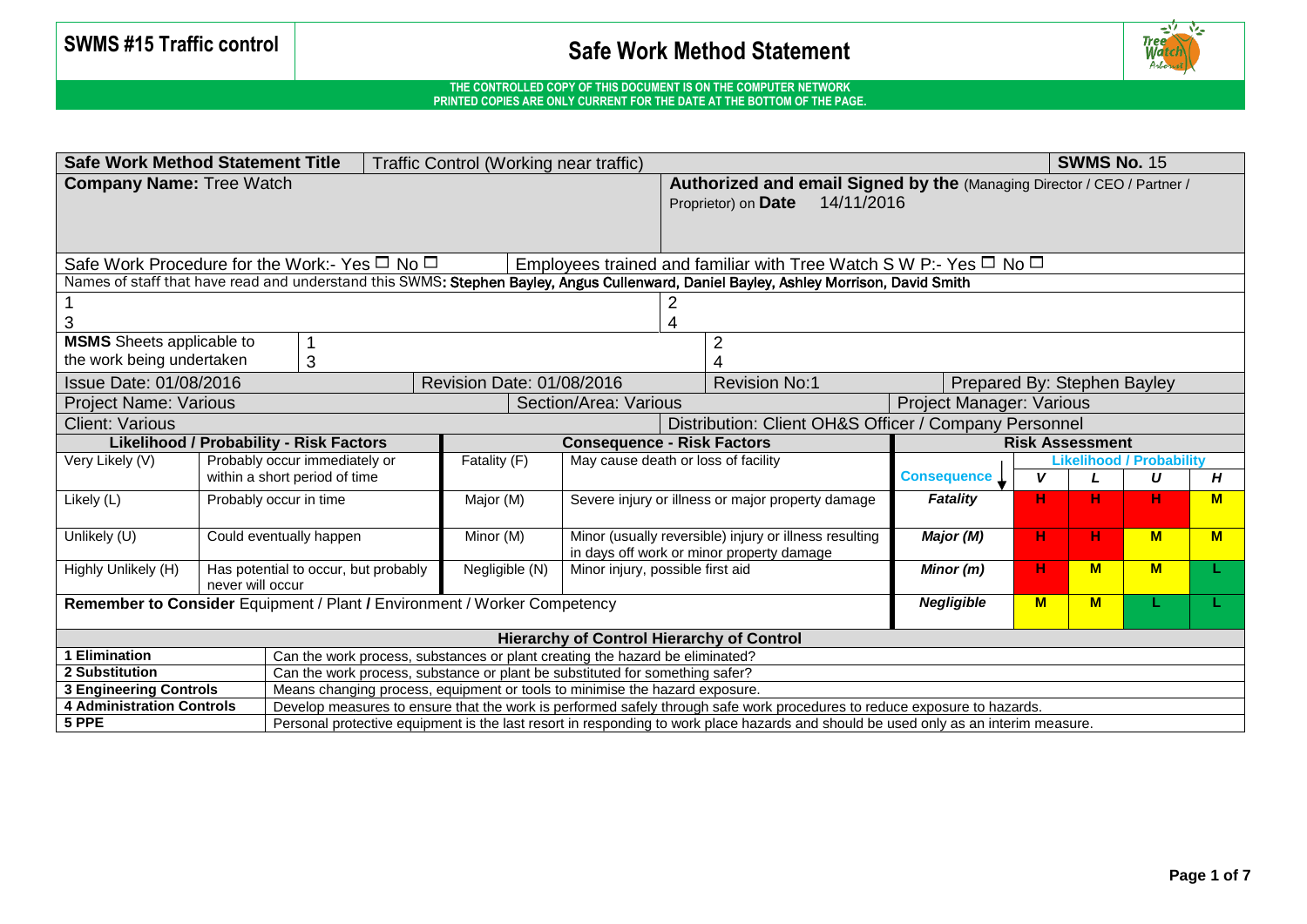

| <b>Work Method / Task Description</b>                                                  | <b>Hazards</b>                                                                                                | <b>Risk</b>  | <b>Risk Control Measures</b>                                                                                                                                                                                                                                                                                                                                                                                                                                                                                                                                                                                                                       | <b>Responsible Person</b>                                 |
|----------------------------------------------------------------------------------------|---------------------------------------------------------------------------------------------------------------|--------------|----------------------------------------------------------------------------------------------------------------------------------------------------------------------------------------------------------------------------------------------------------------------------------------------------------------------------------------------------------------------------------------------------------------------------------------------------------------------------------------------------------------------------------------------------------------------------------------------------------------------------------------------------|-----------------------------------------------------------|
| List the tasks required to perform the activity<br>in the sequence in which they occur | Against each task list the Hazards<br>that could result in injury when the<br>task is performed by the worker | <b>Score</b> | List the Control measures required to eliminate or minimize the workers<br>exposure to each identified hazard                                                                                                                                                                                                                                                                                                                                                                                                                                                                                                                                      | with responsibility for control<br>measure implementation |
| Working outdoors                                                                       | Personnel are exposed to<br>excessive ultra violet light<br>without adequate<br>protection.                   | M            | Suitable clothing, hats, glasses should be used to reduce<br>exposure<br>All employees to apply SPF 30+ sunscreen at the<br>beginning of the day and reapply every 2 hours                                                                                                                                                                                                                                                                                                                                                                                                                                                                         | <b>Supervisor Employee</b>                                |
| Manual handling                                                                        | Excessive manual handling<br>could lead to muscular<br>skeletal injury.                                       | M            | Use mechanical aids ie forklift<br>Lift with correct posture and do not try to lift something<br>too heavy<br>Request help when lifting heavy loads<br>$\bullet$                                                                                                                                                                                                                                                                                                                                                                                                                                                                                   | <b>Supervisor Employee</b>                                |
| Personal protective equipment<br>required for this activity                            | Personal injuries                                                                                             | н            | Hi visibility clothing<br>$\bullet$<br>Safety footwear<br>$\bullet$<br>Safety glasses as required<br>$\bullet$<br>Safety helmet as required<br>$\bullet$<br>Hearing protection as required<br>$\bullet$                                                                                                                                                                                                                                                                                                                                                                                                                                            | <b>Supervisor Employee</b>                                |
| Set up and operate traffic controls                                                    | Traffic controller hit by<br>vehicle failing to stop<br>Vehicles approach work                                | H<br>н       | Signs and traffic controls to Traffic Control Plan must be<br>in place before starting work<br>The Traffic Management Plan to be approved before<br>implementation                                                                                                                                                                                                                                                                                                                                                                                                                                                                                 | <b>Supervisor Employee</b>                                |
|                                                                                        | site too fast                                                                                                 |              | Signage to be checked before work commences and<br>regularly during the day                                                                                                                                                                                                                                                                                                                                                                                                                                                                                                                                                                        |                                                           |
|                                                                                        | Hit by Flying objects /<br>debris                                                                             | Н            | Checks to be recorded<br>$\bullet$<br>Wear high visibility clothing at all times<br>$\bullet$<br>Wear retro-reflective vests (type D/N) in poor light or at<br>night<br>Position advance warning signs so they are clearly visible<br>$\bullet$<br>Traffic controller is position to be clearly visible, with<br>150m sight distance and allowing for sun/shade.<br>Escape path available<br>$\bullet$<br>Know the work site, the traffic flow layout<br>Where < 1.2 m to traffic & no physical barrier to traffic, ensure<br>that:<br>40 kph roadwork speed zone installed<br>Look before crossing any roads, tracks or access roads<br>$\bullet$ |                                                           |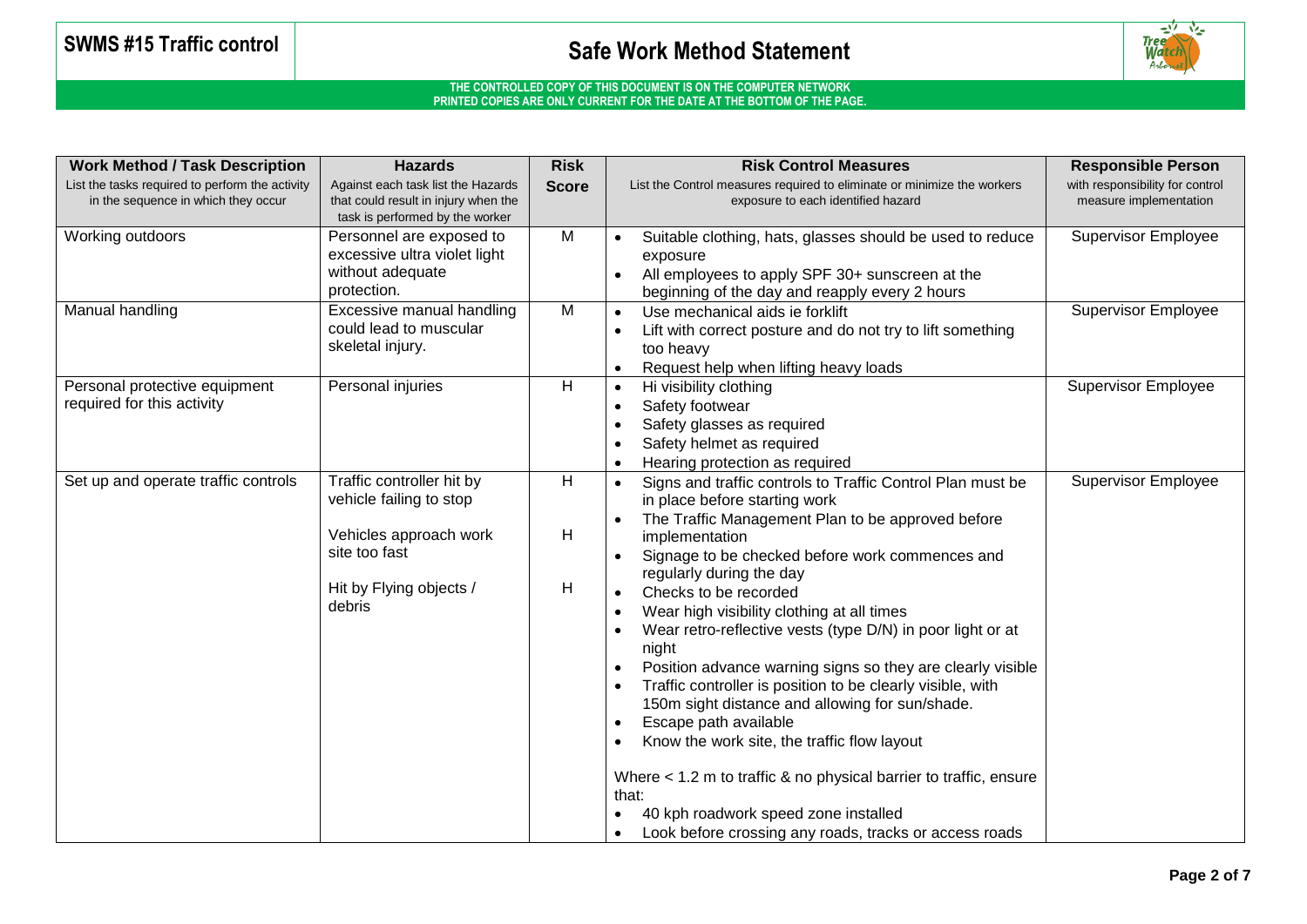

| <b>Work Method / Task Description</b><br>List the tasks required to perform the activity<br>in the sequence in which they occur | <b>Hazards</b><br>Against each task list the Hazards<br>that could result in injury when the<br>task is performed by the worker      | <b>Risk</b><br><b>Score</b> | <b>Risk Control Measures</b><br>List the Control measures required to eliminate or minimize the workers<br>exposure to each identified hazard                                                                                                                                                                                                    | <b>Responsible Person</b><br>with responsibility for control<br>measure implementation |
|---------------------------------------------------------------------------------------------------------------------------------|--------------------------------------------------------------------------------------------------------------------------------------|-----------------------------|--------------------------------------------------------------------------------------------------------------------------------------------------------------------------------------------------------------------------------------------------------------------------------------------------------------------------------------------------|----------------------------------------------------------------------------------------|
| Set up and operate traffic controls                                                                                             | Traffic controller hit by<br>vehicle failing to stop<br>Vehicles approach work<br>site too fast<br>Hit by Flying objects /<br>debris | н                           | Be aware of traffic noise, warning devices, beepers,<br>buzzers etc<br>Don't anticipate drivers slowing down or sighting the work<br>operations<br>Stand well back out of the line of travel, where possible,<br>when directing traffic<br>Don't work alone<br>Relieve traffic controller every 2 hours if possible to help<br>them remain alert | Supervisor Employee                                                                    |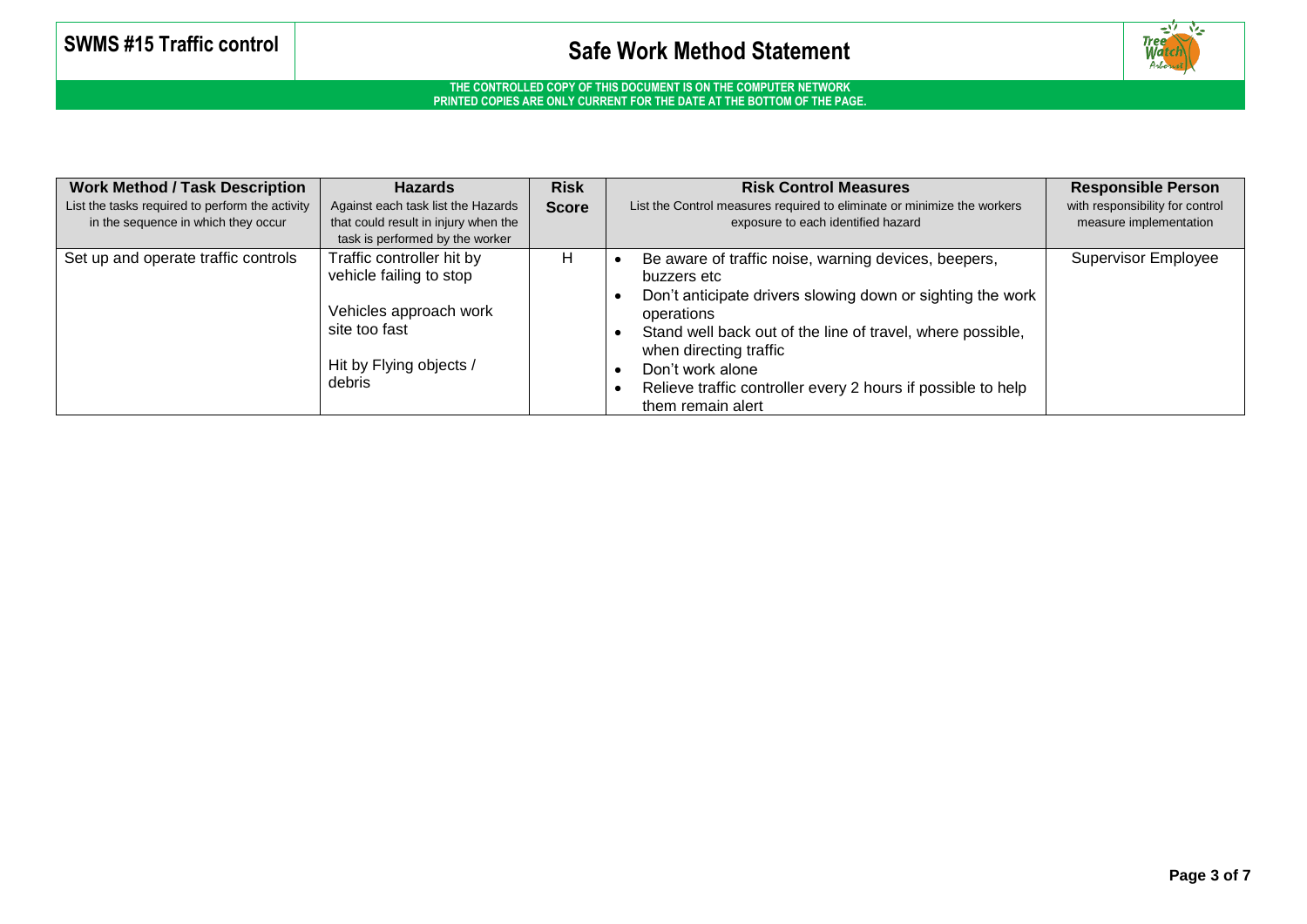# **SWMS #15 Traffic control**  $\begin{bmatrix} 1 & 1 \end{bmatrix}$  **Safe Work Method Statement**



| <b>Traffic Control</b> | Traffic controller hit by         | H | Wear retro-reflective vests (D/N type) when controlling                                        | <b>Supervisor Employee</b> |
|------------------------|-----------------------------------|---|------------------------------------------------------------------------------------------------|----------------------------|
|                        | vehicle failing to stop           |   | traffic                                                                                        |                            |
|                        |                                   |   | Ensure 60 kph roadwork speed zone, "Prepare to Stop"                                           |                            |
|                        | Vehicles approach work            | H | sign is in place and                                                                           |                            |
|                        | site too fast                     |   | Traffic Controller Ahead sign is in place & located                                            |                            |
|                        |                                   |   | correctly prior to commencing work                                                             |                            |
|                        | Hit by Flying objects /<br>debris | H | Stand where sight distance to oncoming traffic is at least                                     |                            |
|                        |                                   |   | 1.5 metres                                                                                     |                            |
|                        |                                   |   | Stand where can see end of work and other traffic                                              |                            |
|                        |                                   |   | controller if possible if not use 2-way radio or                                               |                            |
|                        |                                   |   | intermediate traffic controller to relay messages                                              |                            |
|                        |                                   |   | Stand facing traffic just outside of travel path – do not                                      |                            |
|                        |                                   |   | obstruct view of other signs & devices;                                                        |                            |
|                        |                                   |   | Have a clear escape route available;                                                           |                            |
|                        |                                   |   | Once first vehicle has stopped, change position to be<br>clearly visible to following traffic; |                            |
|                        |                                   |   | Always stay at head of traffic queue – stand alone – do                                        |                            |
|                        |                                   |   | not leave post unless relieved;                                                                |                            |
|                        |                                   |   | Give definite & clear signals – both hand signals and with                                     |                            |
|                        |                                   |   | stop/slow bat                                                                                  |                            |
|                        |                                   |   | Stand clear of traffic when allowing it to proceed;                                            |                            |
|                        |                                   |   | Be courteous at all times when dealing with the public;                                        |                            |
|                        |                                   |   | Remover or cover Traffic Controller Ahead sign when                                            |                            |
|                        |                                   |   | traffic control discontinued or controllers not on site;                                       |                            |
|                        |                                   |   | Report irresponsible motorists to supervisor immediately.                                      |                            |

| <b>Work Method / Task Description</b>           | <b>Hazards</b>                       | <b>Risk</b>  | <b>Risk Control Measures</b>                                            | <b>Responsible Person</b>       |
|-------------------------------------------------|--------------------------------------|--------------|-------------------------------------------------------------------------|---------------------------------|
| List the tasks required to perform the activity | Against each task list the Hazards   | <b>Score</b> | List the Control measures required to eliminate or minimize the workers | with responsibility for control |
| in the sequence in which they occur             | that could result in injury when the |              | exposure to each identified hazard                                      | measure implementation          |
|                                                 | task is performed by the worker      |              |                                                                         |                                 |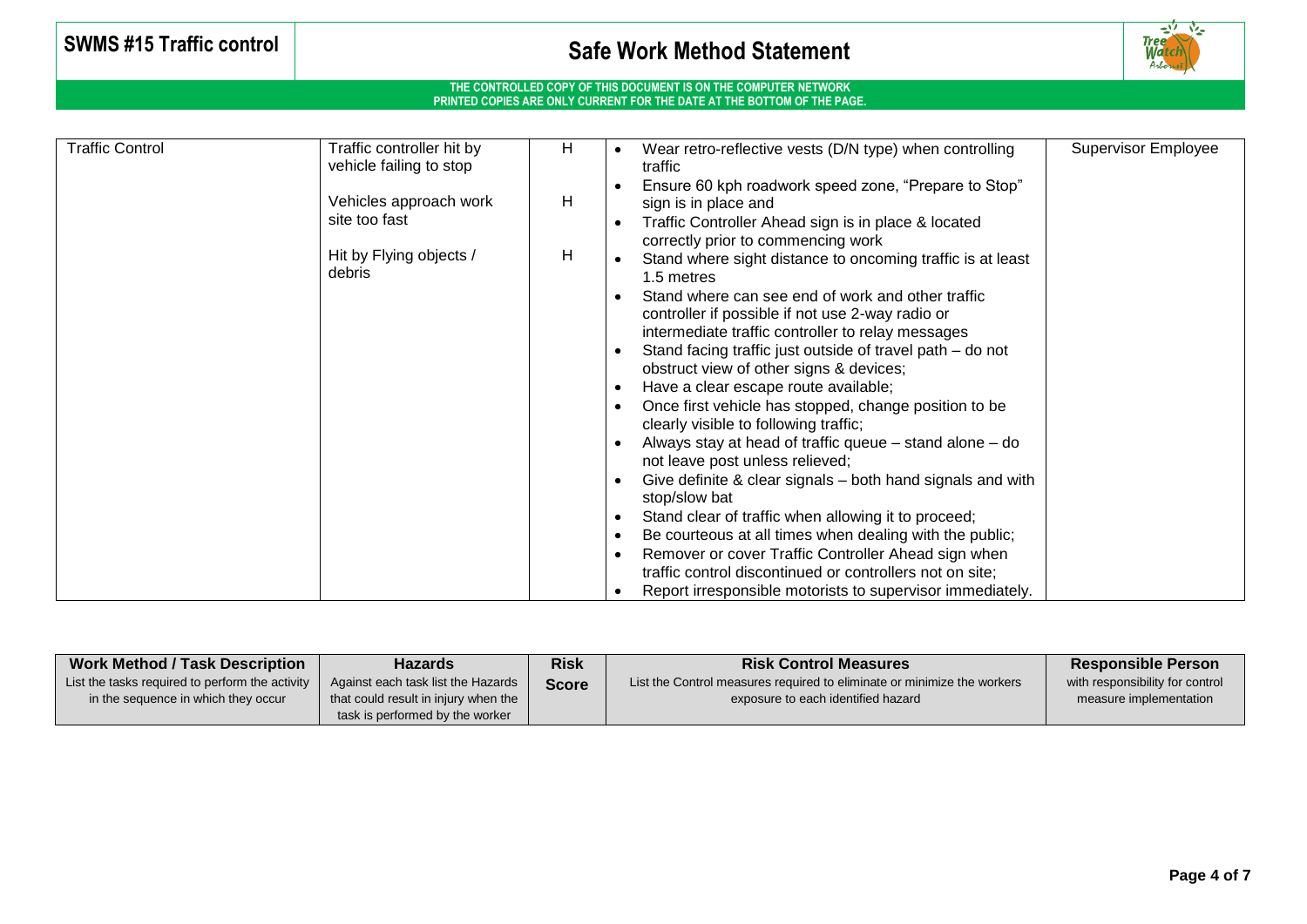# **SWMS #15 Traffic control**  $\begin{bmatrix} 1 & 1 \end{bmatrix}$  **Safe Work Method Statement**



| Work adjacent to traffic                                                       |                           | Worker hit by passing traffic<br>H.                     |                                                            |  |                                                                                            | Traffic controllers must be "Vic Roads or RTA approved"                       |                            |  |
|--------------------------------------------------------------------------------|---------------------------|---------------------------------------------------------|------------------------------------------------------------|--|--------------------------------------------------------------------------------------------|-------------------------------------------------------------------------------|----------------------------|--|
|                                                                                |                           |                                                         |                                                            |  | Use regulatory speed signs to slow traffic                                                 |                                                                               |                            |  |
|                                                                                |                           | Н<br>Vehicle travelling through                         |                                                            |  | Use paraweb fencing, barrier boards or traffic cones to                                    |                                                                               |                            |  |
|                                                                                | work site too fast        |                                                         |                                                            |  | keep traffic path away from workers                                                        |                                                                               |                            |  |
|                                                                                |                           |                                                         |                                                            |  | All workers to wear high visibility clothing                                               |                                                                               |                            |  |
|                                                                                |                           |                                                         |                                                            |  |                                                                                            | If traffic speed > 40kph and workers are within 0.9m of                       |                            |  |
|                                                                                |                           |                                                         |                                                            |  | traffic, use rigid traffic barrier as separator                                            |                                                                               |                            |  |
|                                                                                |                           |                                                         |                                                            |  | Plant with projections (eg. grader blade) to have<br>fluorescent flag mounted on extremity |                                                                               |                            |  |
| Night operation under traffic control                                          | Traffic accident, vehicle |                                                         | H.                                                         |  |                                                                                            | Set up flashing lights (clean, operational, good batteries)                   | <b>Supervisor Employee</b> |  |
|                                                                                | runs over edge of         |                                                         |                                                            |  | to clearly delineate travel path                                                           |                                                                               |                            |  |
|                                                                                | excavation or into parked |                                                         |                                                            |  | Drive through to check effectiveness                                                       |                                                                               |                            |  |
|                                                                                | plant                     |                                                         |                                                            |  |                                                                                            | Park plant 6m clear of traffic path, or use yellow lamps if                   |                            |  |
|                                                                                |                           |                                                         |                                                            |  | plan < 6m                                                                                  |                                                                               |                            |  |
|                                                                                | Inadequate night time     |                                                         | н                                                          |  | Do not leave plant within 1.2m of traffic path                                             |                                                                               |                            |  |
|                                                                                | visibility                |                                                         |                                                            |  |                                                                                            |                                                                               |                            |  |
| <b>Personnel Qualifications and Experience</b>                                 |                           |                                                         | <b>Personnel Duties and Responsibilities</b>               |  |                                                                                            | <b>Training Required to Complete Work</b>                                     |                            |  |
| Construction OH&S induction (White Card)                                       |                           |                                                         | Supervisor to carry out daily inspections of work site for |  |                                                                                            | Supervisor to be appropriately trained, qualified and                         |                            |  |
| Company OH&S induction                                                         |                           | hazards.                                                |                                                            |  |                                                                                            | competent in OH&S.                                                            |                            |  |
| Site specific induction                                                        |                           | Personal Protective Equipment (PPE) to be worn at all   |                                                            |  |                                                                                            | Supervisor to be trained in risk identification risk                          |                            |  |
|                                                                                |                           | times on site.                                          |                                                            |  |                                                                                            | assessment and risk control                                                   |                            |  |
| Trained staff holding appropriate certification for                            |                           | All personnel to maintain tidy work area on site at all |                                                            |  |                                                                                            | On the job skills training to be conducted by Supervisor to                   |                            |  |
| <b>Traffic Control</b>                                                         |                           | times.                                                  |                                                            |  |                                                                                            | personnel                                                                     |                            |  |
| Supervisor must also be aware of hazards                                       |                           | Barricading to be used as appropriate to protect others |                                                            |  |                                                                                            |                                                                               |                            |  |
| associated with traffic control and use and                                    |                           | from mobile plant and falling into trenches.            |                                                            |  |                                                                                            |                                                                               |                            |  |
| understand hazard control measures.                                            |                           |                                                         |                                                            |  |                                                                                            |                                                                               |                            |  |
| Engineering Details / Certificates / WorkSafe Approvals / Australian Standards |                           |                                                         |                                                            |  |                                                                                            | Referenced - Guidance Notes / Regulations / Legislation                       |                            |  |
| <b>Austroads Guide to Traffic Management</b>                                   |                           |                                                         |                                                            |  | Occupational Health and Safety Act 2004 & all OH&S Acts within other States                |                                                                               |                            |  |
| AS 1742. Part 3 Manual of Uniform Traffic Control Devices Part 1-15            |                           |                                                         |                                                            |  |                                                                                            | Occupational Health and Safety Regulations 2007 & all OH&S Regulations within |                            |  |
| AS 1743 Road Sign Specifications                                               |                           |                                                         |                                                            |  |                                                                                            | other States                                                                  |                            |  |
| AS3845 - Road Safety Barrier Systems                                           |                           |                                                         |                                                            |  |                                                                                            | OH&S Safety Regulations 2007, Chapter 5 - Part 5.1 Construction               |                            |  |
| AS 4602 High Visibility Safety Garments                                        |                           |                                                         |                                                            |  |                                                                                            | OH&S Safety Regulations 2007, Chapter 3 - Part 3.5 Plant                      |                            |  |
| AS 1470 Health and Safety at Work - Principles and Practices                   |                           |                                                         |                                                            |  |                                                                                            | OH&S Safety Regulations 2007, Chapter 3 - Part 3.6 High Risk Work             |                            |  |
| <b>Traffic Control Plan</b>                                                    |                           |                                                         |                                                            |  |                                                                                            | Code of Practice for Plant 1995 (Compliance Code)                             |                            |  |

| <b>Engineering Details / Certificates / WorkSafe Approvals / Australian Standards</b> | Referenced – Guidance Notes / Regulations / Legislation                   |
|---------------------------------------------------------------------------------------|---------------------------------------------------------------------------|
|                                                                                       | OH&S Regulations 2007 Chapter 3 Physical Hazards Part 3.1 Manual Handling |
|                                                                                       | Code of Practice for Manual Handling (Compliance Code)                    |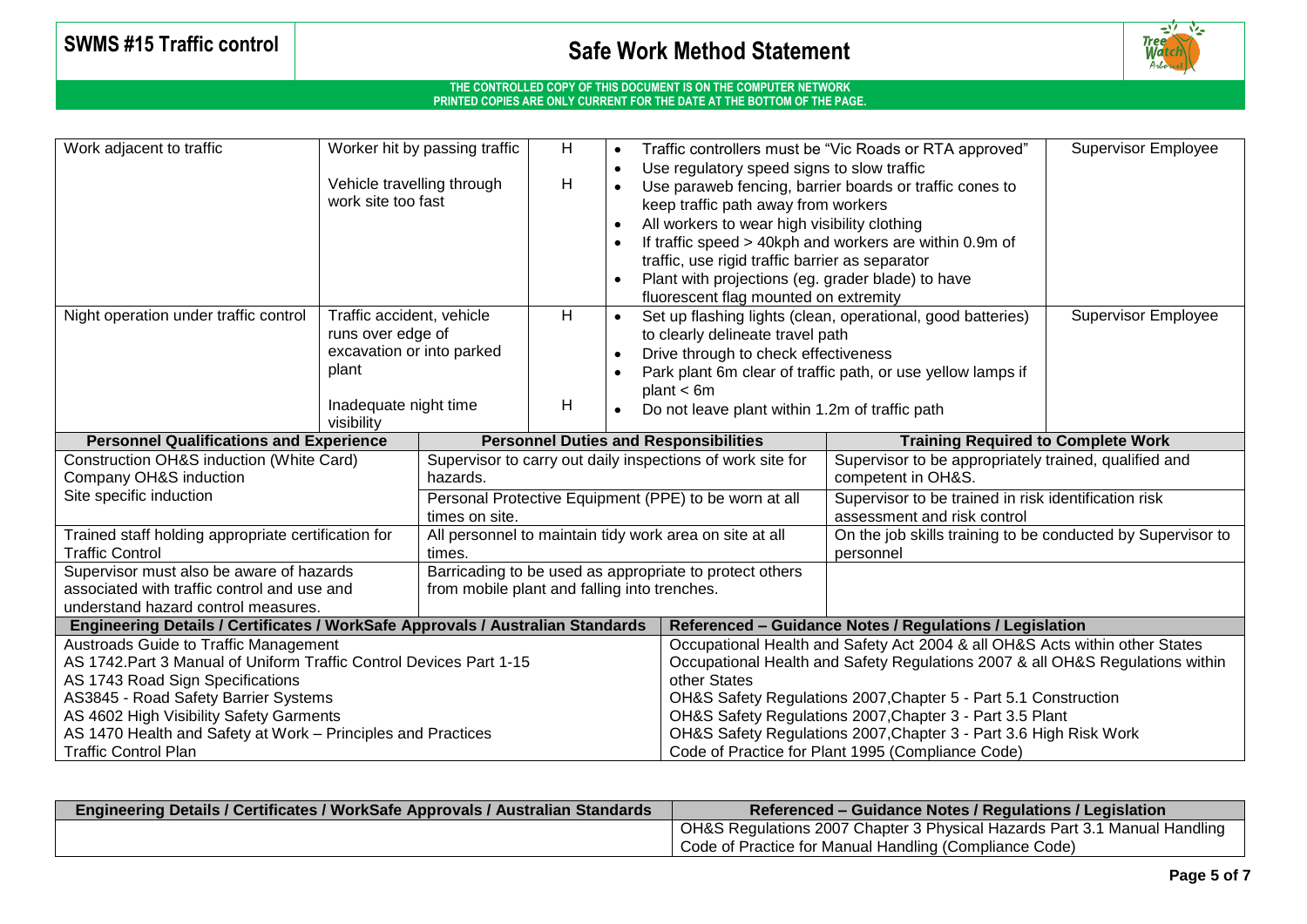

| <b>Plant / Equipment</b>                |                      | <b>Maintenance Checks</b>                                                                                                      |  |  |  |
|-----------------------------------------|----------------------|--------------------------------------------------------------------------------------------------------------------------------|--|--|--|
|                                         |                      | Signage to be checked before work commences and regularly during the day                                                       |  |  |  |
|                                         |                      | Checks to be recorded                                                                                                          |  |  |  |
|                                         |                      |                                                                                                                                |  |  |  |
|                                         |                      | Plant Operations, Servicing & Maintenance<br>Daily inspection of Plant<br>Inspection, Maintenance, Servicing & Repair of Plant |  |  |  |
| Responsible Person (Supervisor Foreman) | <b>Name: Various</b> |                                                                                                                                |  |  |  |
|                                         |                      |                                                                                                                                |  |  |  |
|                                         |                      |                                                                                                                                |  |  |  |
|                                         |                      |                                                                                                                                |  |  |  |
|                                         |                      |                                                                                                                                |  |  |  |
|                                         |                      |                                                                                                                                |  |  |  |
|                                         |                      |                                                                                                                                |  |  |  |
|                                         |                      |                                                                                                                                |  |  |  |
|                                         |                      |                                                                                                                                |  |  |  |
|                                         |                      |                                                                                                                                |  |  |  |
|                                         |                      |                                                                                                                                |  |  |  |
|                                         |                      |                                                                                                                                |  |  |  |
|                                         |                      |                                                                                                                                |  |  |  |
|                                         |                      |                                                                                                                                |  |  |  |
|                                         |                      |                                                                                                                                |  |  |  |
|                                         |                      |                                                                                                                                |  |  |  |
|                                         |                      |                                                                                                                                |  |  |  |
|                                         |                      |                                                                                                                                |  |  |  |
|                                         |                      |                                                                                                                                |  |  |  |
|                                         |                      |                                                                                                                                |  |  |  |
|                                         |                      |                                                                                                                                |  |  |  |
|                                         |                      |                                                                                                                                |  |  |  |
|                                         |                      |                                                                                                                                |  |  |  |
|                                         |                      |                                                                                                                                |  |  |  |
|                                         |                      |                                                                                                                                |  |  |  |
|                                         |                      |                                                                                                                                |  |  |  |
|                                         |                      |                                                                                                                                |  |  |  |
|                                         |                      |                                                                                                                                |  |  |  |
|                                         |                      |                                                                                                                                |  |  |  |
|                                         |                      |                                                                                                                                |  |  |  |
|                                         |                      |                                                                                                                                |  |  |  |